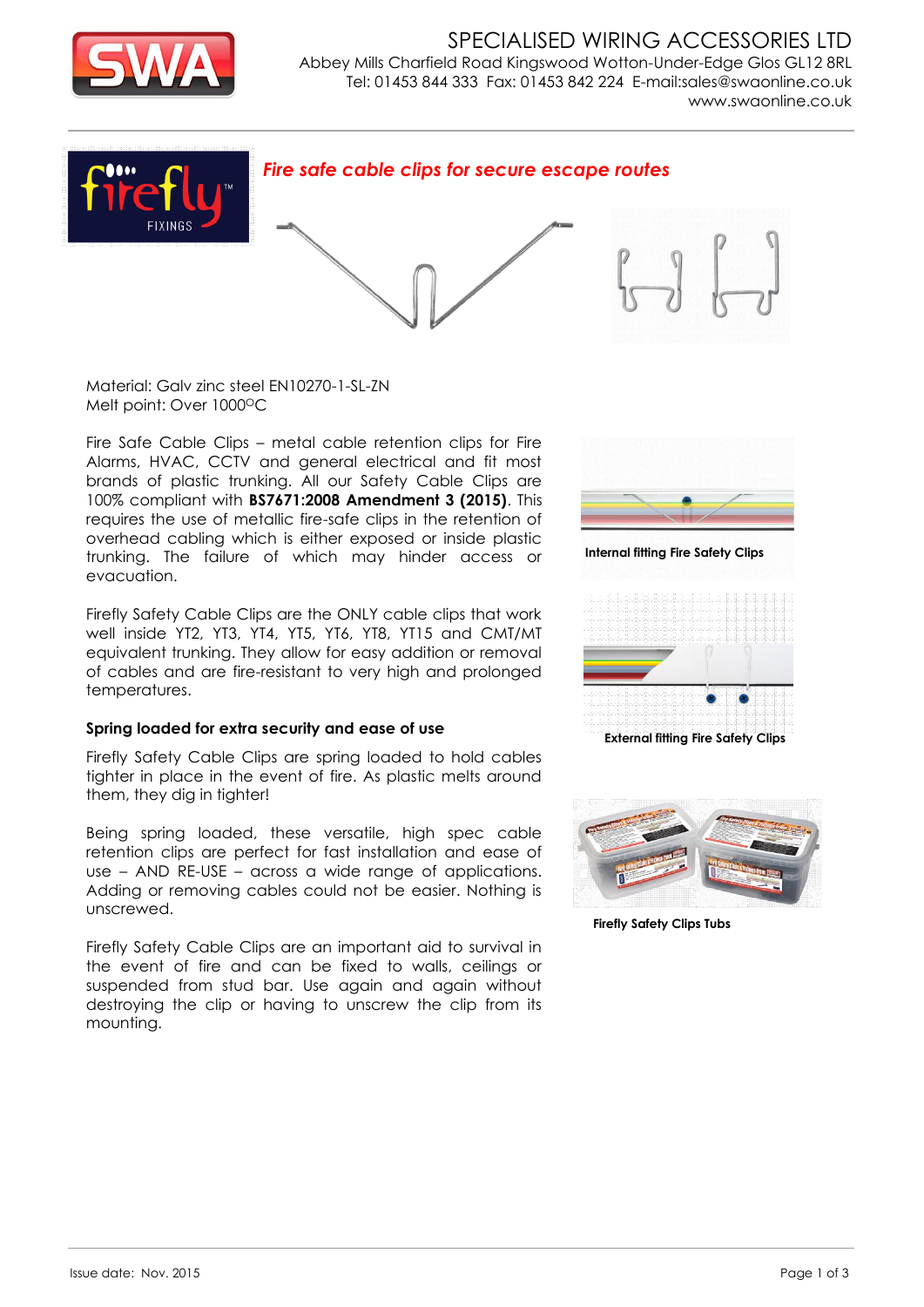

#### SPECIALISED WIRING ACCESSORIES LTD Abbey Mills Charfield Road Kingswood Wotton-Under-Edge Glos GL12 8RL Tel: 01453 844 333 Fax: 01453 842 224 E-mail:sales@swaonline.co.uk [www.swaonline.co.uk](http://www.swaonlione.co.uk/)

### **Internal Fitting Fire Safety Clips**



| Part No.         | <b>Description</b>                              | <b>Pack Qty</b> |
|------------------|-------------------------------------------------|-----------------|
| FFC1             | To suit plastic trunking 16mm x 16mm (internal) | 100             |
| FFC <sub>2</sub> | To suit plastic trunking 25mm x 16mm (internal) | 100             |
| FFC3             | To suit plastic trunking 40mm x 16mm (internal) | 100             |
| FFC4             | To suit plastic trunking 40mm x 25mm (internal) | 100             |
| FFC <sub>5</sub> | To suit plastic trunking 40mm x 40mm (internal) | 100             |
| FFC6             | To suit plastic trunking 50mm x 25mm (internal) | 100             |
| FFC8             | To suit plastic trunking 50mm x 50mm (internal) | 50              |
|                  |                                                 |                 |



## **External Fitting Fire Safety Clips**

| Part No.        | <b>Description</b>                              | <b>Pack Qtv</b> |
|-----------------|-------------------------------------------------|-----------------|
| FFC2-EXT        | To suit plastic trunking 25mm x 16mm (external) | 100             |
| <b>FFC4-EXT</b> | To suit plastic trunking 40mm x 25mm (external) | 100             |